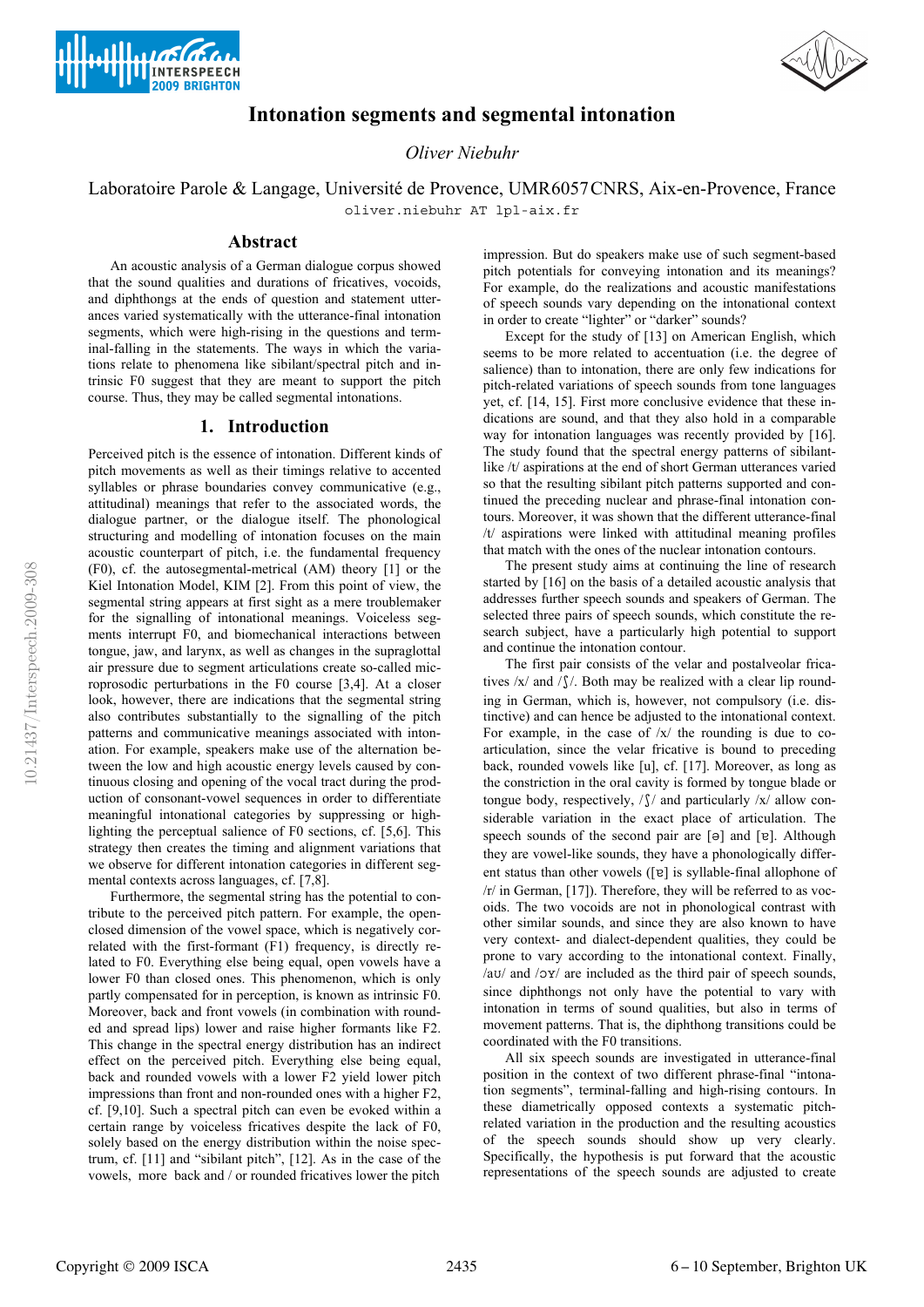lower or higher pitches that match the phrase-final intonation segments. In the case of the fricatives, this hypothesis is tested by means of the centre-of-gravity (CoG) measure, i.e. the average of the spectral frequencies, which were multiplied (i.e. weighted) by their amplitudes. Although the CoG does not directly represent perceptual concepts like sibilant/spectral pitch, they are positively correlated with them. For the vocoids  $[\Theta]$  and  $[\mathfrak{v}]$  the F1 and F2 frequencies are determined, aiming intrinsic F0 or spectral pitch, respectively. In the case of  $/au/$ and  $/oy/$ , only F2 measurements were taken, since the falling F1 was often difficult to distinguish from F0, particularly at the ends of the high-rising sentences. In terms of the hypothesis, CoG and F2 values should be higher, F1 values lower in the high-rising than in the terminal-falling contexts.

#### **2. Method**

The CoG measurements were taken on the basis of spectral slices in *Praat* (www.praat.org), resulting from a 30ms Hamming window (512 FFT points), which was shifted in steps of 7ms across the fricative. Frequencies between 1.5-15kHz were included. Then, the mean CoG and the CoG range were calculated for each fricative on the basis of its slice values. The whole procedure was done automatically by means of a praat script, which was written by Leonardo Lancia. F1 and F2 were measured manually in *Wave Surfer* (www.speech.kth.se). The values were determined by means of LPC spectra at three different points within the diphthongs and the vocoids: 20ms after the onset, in the centre, and 20ms before the offset. Finally, the durations of all sounds were measured.

The measurements were made in a corpus of naturalsounding German. It was labelled manually by the author with regard to the segmental boundaries of the six investigated speech sounds. Moreover, for each of the target words (see below) presence and type of pitch accent as well as the type of phrase-final intonation contour were labelled using the KIMbased PROLAB inventory, cf. [18].

The corpus itself was recorded with reference to the method developed by [19]. That is, short dialogue texts were created on everyday topics (e.g., a lost book, shopping at the market). The dialogues comprised about 4-5 turns per speaker with 3-5 sentences each. Some of the sentences in the turns of speaker (B) ended in the mono- or disyllabic target words, which contained the investigated speech sounds in final position. Each of the target words occurred twice in different sentences. These sentences as well as the surrounding ones created semantic-pragmatic context frames that were designed to elicit a pitch accent on the target word, leading to an either terminal-falling or high-rising sentence-final intonation. For example, the difference between terminal-falling and high-rising was linked with (concluding) statement or (surprised) question, respectively. Thus, it was not necessary to give the subjects any explicit instructions as to the intended prosodic properties or the mere presence of the target words and sentences; and the dialogue texts were long enough to prevent the target words and sentences from attracting attention. Instead, the subjects were only instructed to produce the dialogues in a natural way with a colloquial speaking style. In order to facilitate this task, they were given the possibility to modify the wordings of the sentences slightly according to their personal tastes, for example, by adding, omitting, or replacing words or expressions. Moreover, speaker (A) was always the author himself. He served as an example and led the subject (speaker B) to take up his natural, colloquial speaking style.

Each investigated speech sound was represented by two target words in order to increase the reliability of the findings.

The following words were used. / $\int$ /: "Tisch", "Fisch" (table, fish); /x/: "Buch", "Tuch" (book, cloth); [o]: "Tage", "Schram*me"* (days, scratch); [ɐ]: "lecker", "Bäcker" (tasty, baker), /av/: "Bau", "rau" (building, rough); /ox/: "neu", "scheu" (new, shy). The excerpt below shows how the target words (underlined) were embedded in the dialogues.

A: "*Hier, schau mal, ich hab' mir einen Infrarot-Zollstock gekauft."* (Look, I bought myself an infrared yardstick.)

B: *"Hm...lass mal sehen...ich glaub', ich hab' so was schon mal gesehen. Sind das die vom Bau?"* (Hm…let me see…I think, I have seen something like this before. Aren't these the ones they use at building sites?)

A: *"Ja, richtig. Und sogar von vielen Architekten wird diese Technik inzwischen benutzt."* (Yes, right. And even many architects use this technology already).

B: *"Tja, die Technik hält ja bekanntlich überall Einzug."* (Well, as we all know, technology arrives everywhere.)

A: "...und macht das Leben komplizierter." (...and makes life more complicated.)

B: *"Wem sagst Du das. Allein die Anleitungen...so dick wie ein Buch."* (You're telling me. The manuals already...as thick as a book.)

A: *"Ja, das gilt für dieses kleine Wunderding hier ganz genauso."* (Yes, this also holds fort the little marvel here.)

B: *"Ist der denn neu?"* (Is it new then?)

A: *"Nee, den hab ich von Ebay. Neu sind die Dinger noch viel zu teuer. So oft brauch' ich ihn ja auch gar nicht. Und er ist tadellos! Bis auf die kleine Schramme hier."* (No, I bought it on Ebay. These things are much too expensive new. I also don't need it very often. And, it is flawless! Except for this little scratch here.) B: *"Ich seh' gar keine Schramme."* (I don't see a scratch.)

Each dialogue was produced four times in a row, and the last two productions were used for the acoustic analysis. To date, 5 male native speakers of German (25-35 years old) have been recorded at phonetic facilities in Kiel (IPdS) and Berlin (ZAS). The recordings were made digitally at 48 kHz. Each session took about 30 minutes. The created speech corpus comprises currently around 100 minutes.

## **3. Results**

Each of the target sounds was produced in the expected context, i.e. at the end of the sentence-final target word, which had a pitch accent, followed by the corresponding terminalfalling or high-rising intonations in the statements or questions, respectively. The two intonation conditions yielded sentence-final average F0 values of 72Hz and 241Hz. So, none of the productions had to be excluded from the analyzed sample, which hence consisted of 20 tokens for each combination of speech sound and intonation context. Based on these 20 tokens, individual t tests for paired samples were calculated for each speech sound (and point of measurement), comparing the mean CoG, F1, and F2 values that were found in the two intonational contexts. Regarding the large number of t tests, the significance threshold was set to  $p\leq 0.01$  (at  $df=19$ ). The results of the acoustic analysis are summarized in Table 1 and Figures 1-3. Complementary sound examples that illustrate the findings are available online at www.ipds.uni-kiel.de/on/.

As regards the voiceless fricatives  $\frac{\sqrt{}}{\sqrt{}}$  and  $\frac{\sqrt{x}}{\sqrt{x}}$  the mean CoGs of were significantly higher and the CoG ranges were significantly smaller with a preceding high-rising than with a preceding terminal-falling intonation (cf. Tab.1). Both may clearly be seen in Figure 1. Perceptually,  $\int \int \int$  and  $\int x / \text{ sound}$ higher in combination with the high-rising intonation. In the case of  $[e]$ , the high-rising context led to significantly lower F1 and higher F2 values than the terminal-falling one. This holds for the measurements in the centre and towards the offset of  $[\overline{e}]$  (cf. Tab.1). In addition to the higher intrinsic  $F0$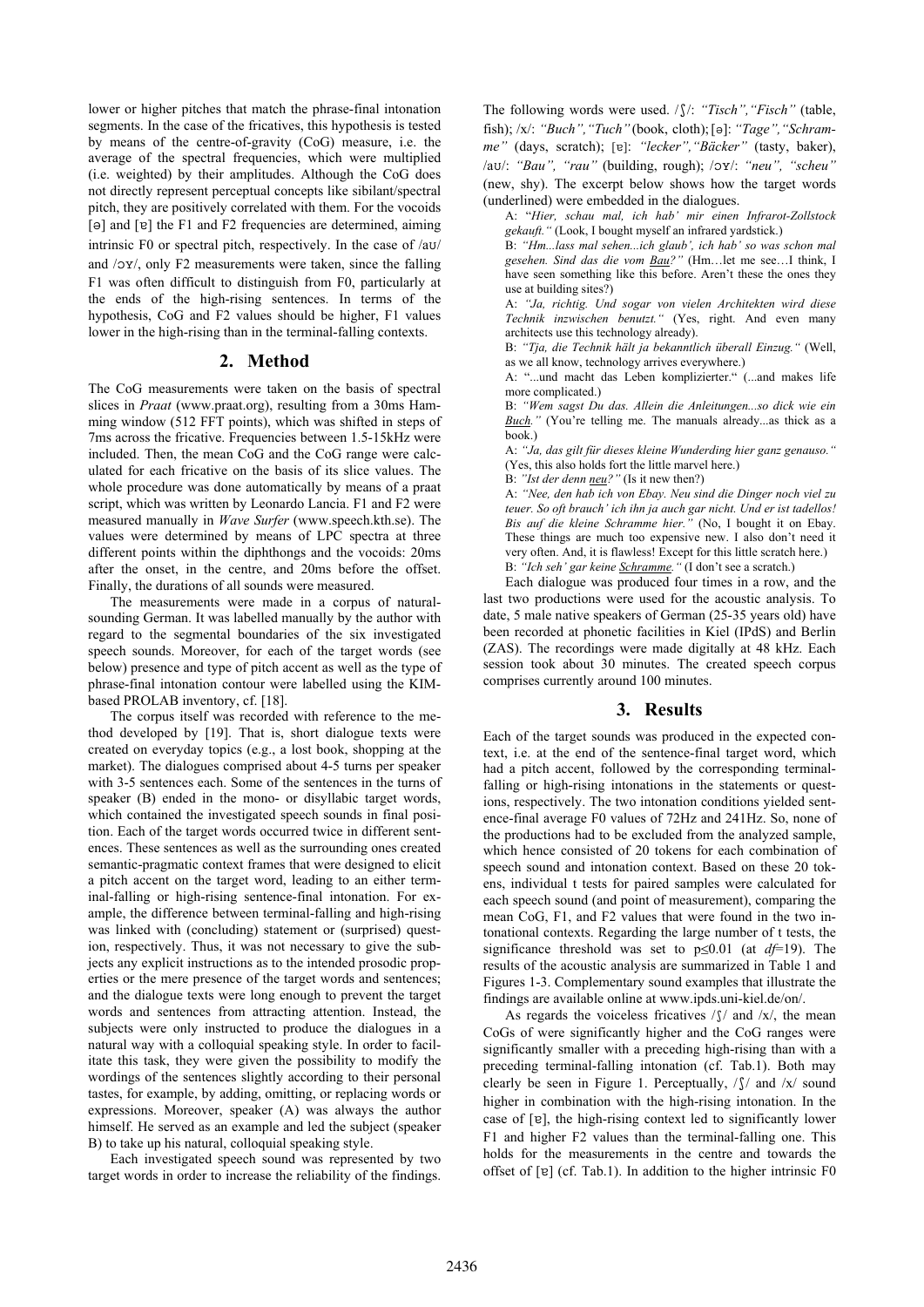that may be assumed to follow from the lowered F1 (i.e. the less open quality), the greater F1-F2 difference, which is illustrated in Figure 2, shifts  $[e]$  towards the perceptually lighter quality  $[\epsilon]$ . Unlike  $[\epsilon]$ , no significant differences were found for the F1 values of  $/$ e $/$ . However,  $/$ e $/$  showed a significant raise of the F2 offset value in connection with the high-rising intonation (Tab.1). This resulted in the impression of a diphthongized  $[\Theta \Theta]$  in many contexts.

Table 1. *Mean CoGs and averaged CoG ranges of the postalveolar and velar fricatives (top) as well as mean F2 values measured after the onset (+20ms), in the centre, and before the offset (-20ms) of the two vocoids [] and [] (bottom) in the contexts of the terminal-falling (\) and the high-rising (/) sentence-final intonations (values are rounded to 50Hz). Significant dfferences between \ and / are marked by asterisks.* 



Figure 1. *Examples of two // spectrograms produced by the speaker RAI at the end of the target word "Fisch" with preceding terminal-falling (left) and high-rising (right) sentence-final intonation. In the latter condition the (darker) regions of high spectral energy are raised.*



Figure 2. *Cochleargrams of two [] produced by the speaker MAT at the ends of "lecker" (tasty) in the contexts of terminal-falling (left) and high-rising (right) intonations. F1 and F2 are the dark lines around 5-7 and 10-13 Bark (cf. arrows). While F1 rises and F2 falls from the preceding /k/ in both cases, the formants are clearly pulled apart in the right one.* 

In the case of the two diphthongs /av/ and / $y$ /, the intonational context had no strong effect on the F2 values at onset and offset, although – analogous to  $\lceil e \rceil$  and  $\lceil e \rceil$  – F2 at the end of  $/oy$  was higher in the high-rising than in the terminalfalling intonation context. Primarily, however, it may be seen from Figure 3 that the intonational context affected the diphthong dynamics and hence the central point of measurement. In connection with the high-rising intonation, the F2 transition from the start to the target quality set in earlier and was faster (observations suggest that the same holds for F1). Perceptually, this results in a noticeable discontinuity and a highlighting of the lighter target quality. Both is absent in the diphthongs produced in the terminal-falling intonation context.



Figure 3. *Schematic representations of the characteristic F2 transitions observed around the mean values (rounded to 50Hz) after the onset (+20ms), in the centre, and before the offset (-20ms) of the diphthongs /a/ (left) and // (right) in the contexts of terminal-falling (black) and high-rising (grey) sentence-final intonations. Significant differences between the means of the black and grey curves are put into boxes.*

### **4. Discussion**

The hypothesis is supported by the results. Both voiced and voiceless sounds show differences in sound quality between the high-rising and terminal-falling intonation contexts. The quality differences raise or lower the perceived pitch of the sounds; either directly in terms of intrinsic F0, represented by an F1 change as in  $[e]$  (lower F1 yields higher intrinic F0, [9,10]), or on an indirect spectral basis as represented by the F2 changes of [ $\Theta$ ], [ $\Theta$ ], /aU/, and / $\Theta$ Y/, or the mean CoG changes of  $/\sqrt{S}$  and  $/x$  (higher F2 and CoG values cause higher pitch impressions, [11,12]). This phenomenon may represent *an adjustment of the* "*segmental intonation" to the coinciding intonation segments*. For /a*v*/ and / $o$ *y*/, the adjustment also concerned the diphthong dynamics, i.e. the beginning and the abruptness of the F2 transition from the onset to the target quality. In this connection, it was striking that the beginning of the formant transition was closely coordinated with the beginning of F0 rise to the high intonation target. This suggests a coupling between articulatory and phonatory movement patterns, in line with findings of previous studies starting from [20, 21]. An example for this coupling is provided by Figure 4.



Figure 4. *Spetrogram (top) and F0 course (bottom) of a sentence-final "neu" (new, speaker TJA). The start of the highrising F0 movement coincides with the start of the F2 transition from the onset to the target quality of the diphthong*  $\sqrt{2Y}$ *.* 

From an articulatory angle, all observed changes in sound quality are likely related to changes in tongue position and/or lip rounding (fronting/raising of the tongue, spreading of the lips for higher pitch). For example, closer inspections of the  $/\int$  and  $/x$  spectra showed a rise of the energy maxima towards the end of the tokens that were preceded by the terminal-falling intonation. The changing spectra become similar to the (more stable) ones of the fricatives from the high-rising intonation condition (Fig.1). It may be assumed that the spec